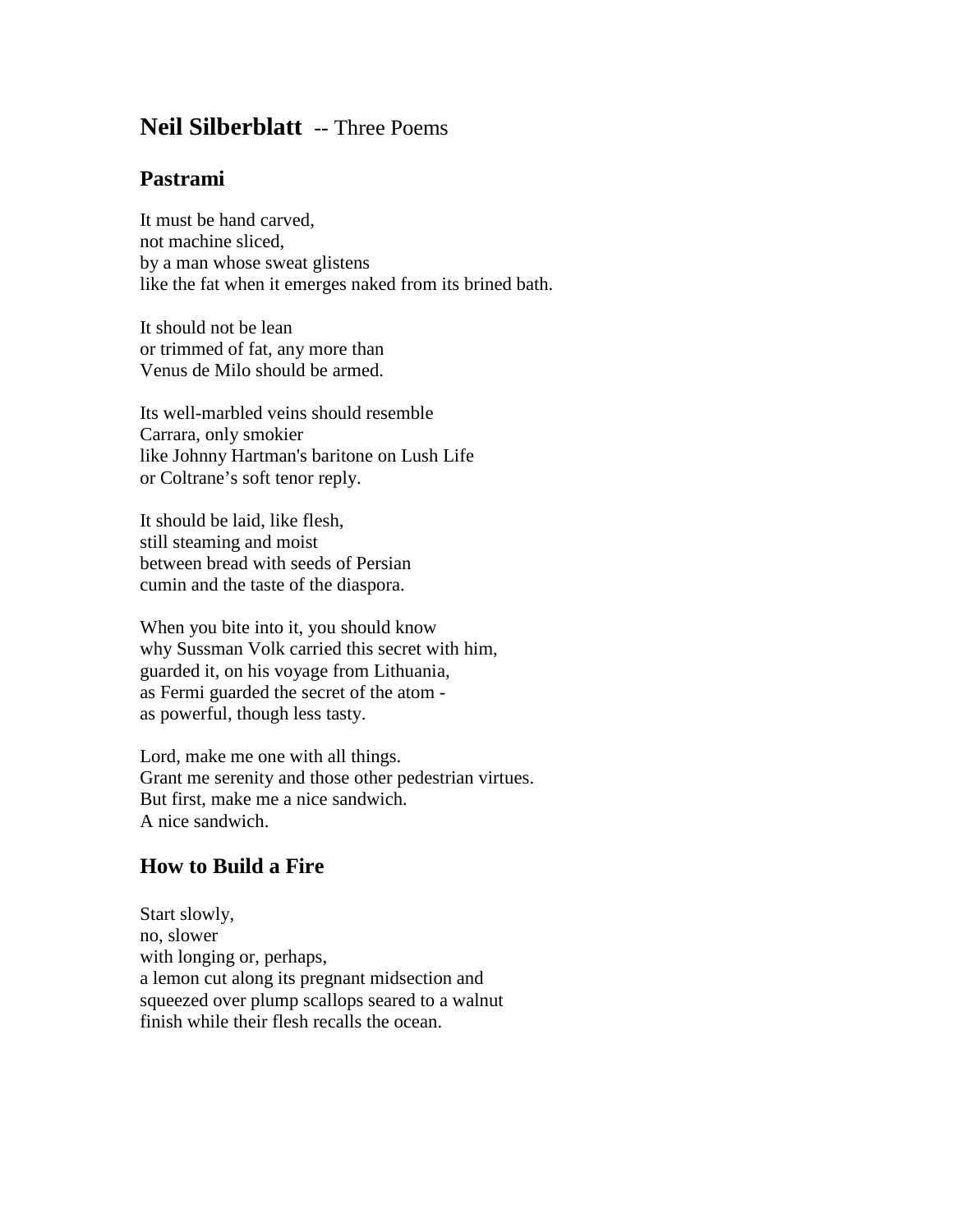Nurse it with desire or, perhaps, garlic roasted until its sweet pulp emerges Minerva-like from its parchment skin, like Torah scrolls whose crowned letters leap from flames.

Only then, add touch or, perhaps, logs whose air pockets wait to be emptied by pickpocket flames, releasing ash fireflies like so many copper pennies scattered onto the night's floor.

Skip the fire pit. You don't even need matches. Just start with kindling or, perhaps, a poem about kindling.

## **In the Bullpen at Dana Farber**

Waiting in the pen at Dana Farber, not far from Fenway, getting ready for his turn at the Green Monster, he tells me unprompted of the woman to whom he was wed for 70 years.

How she made a home to which he looked forward to returning every day and which he no longer calls home. How she wanted so badly to make it to their youngest daughter's wedding, how she succeeded, how she slipped away the day after.

Accompanied by his adult daughter, who squeezes his arm intermittently as though he were a pump and her hand a blood-pressure cuff, he tells me of his mother who raised six children after his father died, too young, on \$1,400 a month and guile.